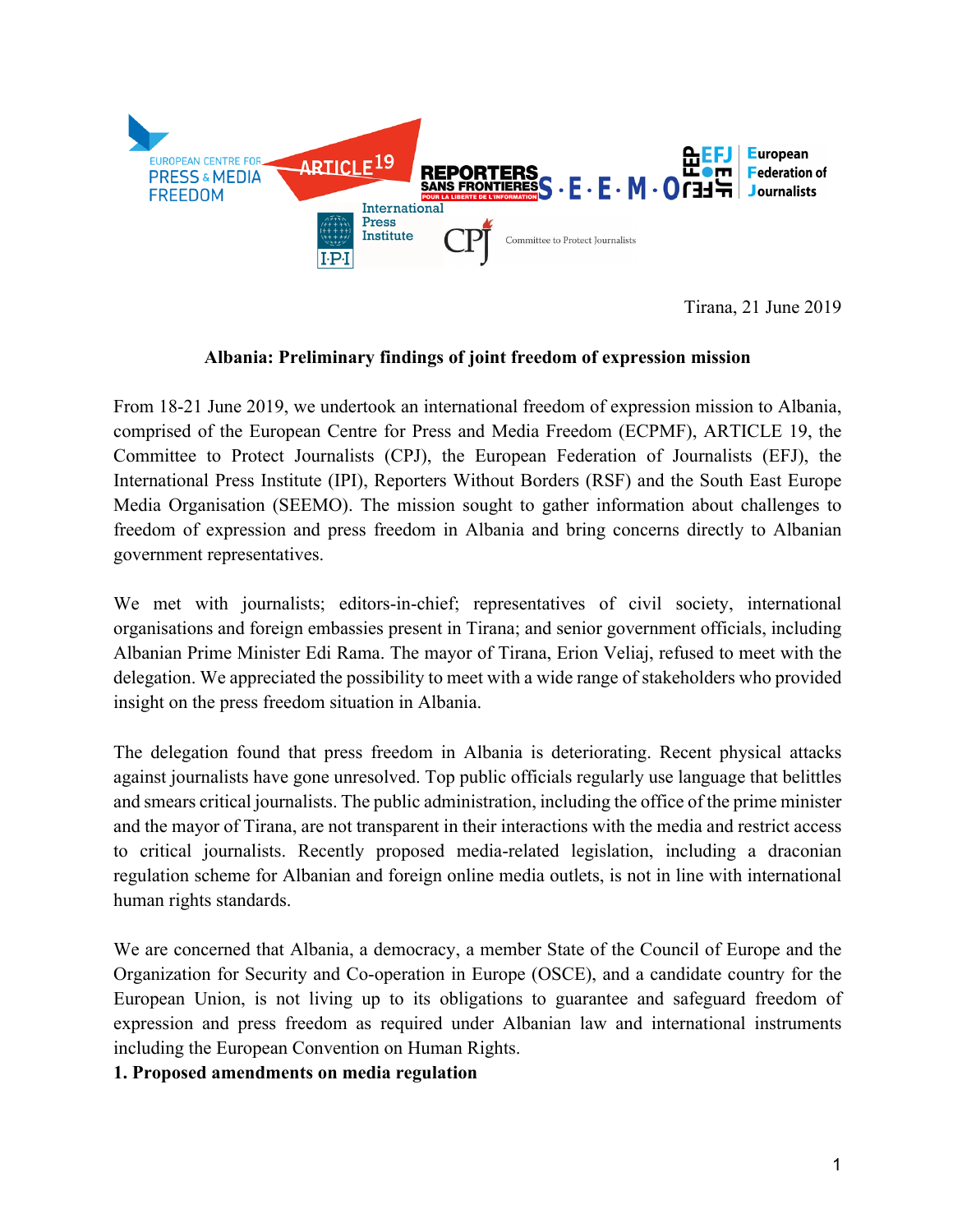The coalition is deeply concerned by the Albanian government's December 2018 proposed amendments to the country's media legislation which would introduce mandatory registration requirements for online media and create an administrative body with the power to fine and shut down online media and block foreign online media without a court order. We consider that these measures attempt to introduce state regulation of online media, which is contrary to international best practices on self-regulation and would have a detrimental impact on freedom of expression and information and press freedom in Albania.

In our meeting with the prime minister, he informed us that a new updated draft of the amendments will shortly be made public following international criticism. He stated that in the next draft of the law, the possibility of shutdowns will be eliminated and fines will be much lower than provided for in the first draft. We welcome these changes and recall international human rights standards that "states should not impose mandatory registration to online media as a precondition for their work as this can have a very negative effect on media freedom." The government should ensure that this legislation is fully in line with OSCE, Council of Europe and EU best practice.

We are also concerned about the ongoing lack of transparency regarding consultation on the draft law, which was introduced over the Christmas holiday period and given an extremely short consultation period. We urge the government of Albania to ensure that a meaningful consultation process with journalists and civil society is undertaken with the next draft of the amendments.

# **2. Defamation**

The delegation expressed concern about what journalists described as a rising number of politically motivated defamation cases against journalists filed by politicians, often requesting disproportionate sums in damages. Such claims can have a serious chilling effect on journalists. The delegation notes positive reports that Albanian courts increasingly apply European Court of Human Rights standards to defamation cases.

Although prison sentences for defamation were repealed in 2012, defamation and insult remain criminal offences punished by a criminal fine, and recent years have seen proposals to reintroduce criminal laws against defaming top state officials. Even without the threat of jail sentences, the potential of facing a criminal conviction for their work can lead journalists to practice selfcensorship. We strongly recommend Albania to fully repeal all criminal defamation and insult laws.

For his part, Prime Minister Rama committed to considering the possibility of fully repealing criminal defamation laws. He said he personally would not use criminal law against journalists but would continue to bring civil defamation cases against journalists in "extreme" cases.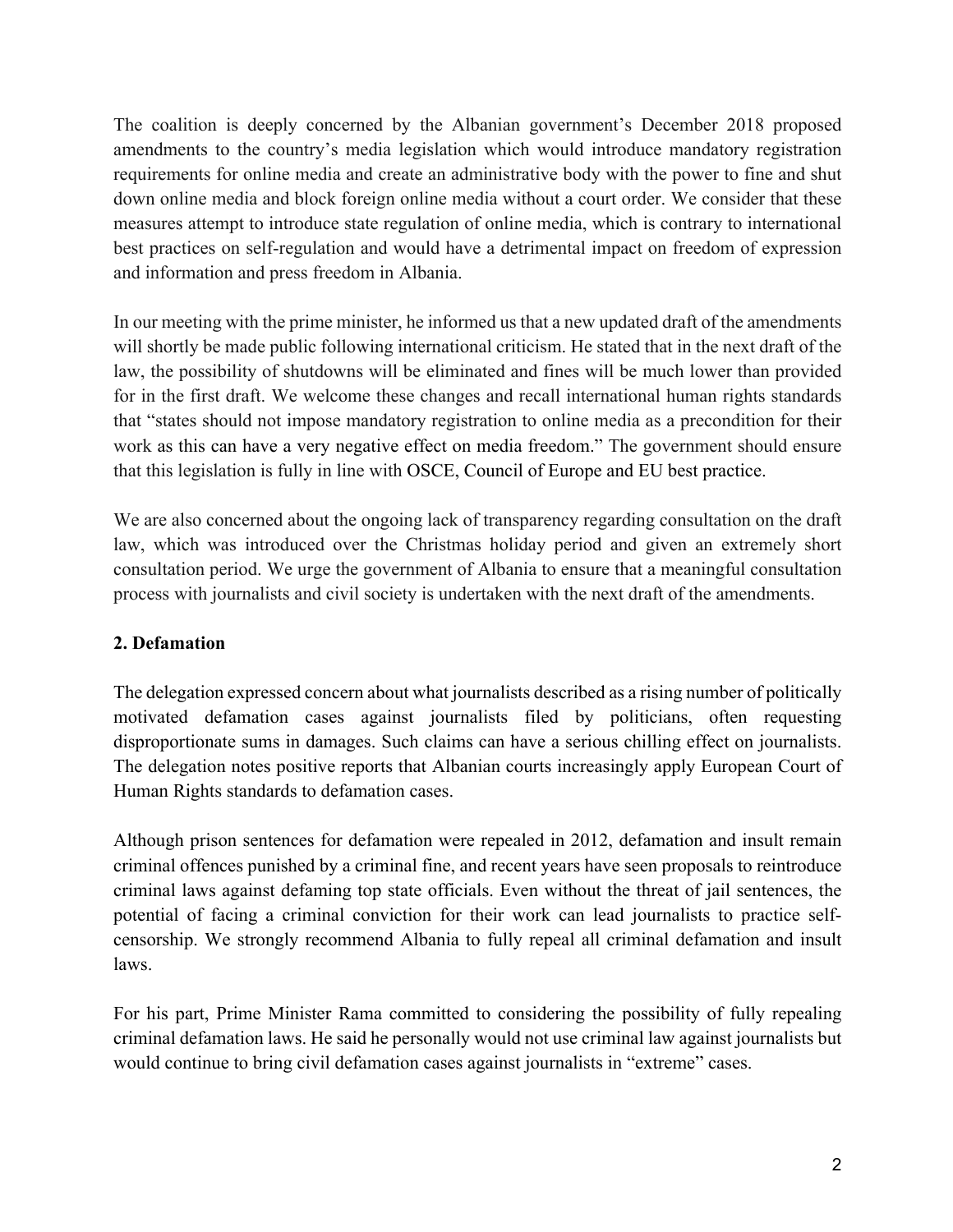### **3. Safety of journalists: threats, attacks and self-censorship**

The delegation was informed during its interviews with stakeholders that various cases of physical attacks and serious threats against journalists in relation to their reporting remain unresolved by authorities. Recently, journalists were injured during anti-government protests. Investigative journalists have been harassed or fired because of their reporting, in some cases following suspected intervention of ruling party politicians. In some cases, journalists decide to not report threats and attacks to relevant authorities and not to inform the public. In addition, there are cases in which journalists revoke charges against their suspected perpetrators out of fear of further reprisals. The delegation was informed that authorities did not fully follow up on cases, and did not investigate the motives behind the threats and attacks. We are concerned that authorities fail to fully investigate the threats and attacks against journalists, thus contributing to an atmosphere of impunity which might embolden perpetrators to commit similar attacks and intimidate journalists into silence. We are also concerned that authorities fail to ensure the safety of journalists covering protests.

### **4. Smear campaigns against journalists**

During meetings with journalists, the delegation was informed that Prime Minister Rama constantly refers to them as "trash bins" ("kazan" in Albanian). Likewise, the leader of the opposition, Lulzim Basha, refers to media as "captured and bought". Such language denigrates journalists and makes them appear to be a legitimate target for aggression in the eyes of the public, increasing the risk of threats or violence against them. The journalists we met with stated that when Prime Minister Rama calls them "kazan", this results in immediate online harassment against journalists from members of the public using the same wording of the prime minister and sometimes even harsher language and threats. We are alarmed by such smears and propagandalike language used by political leaders and other politicians against journalists. The delegation raised this with Prime Minister Rama, who defended his use of language but committed not to call journalists trash bins ("kazan") in the future.

#### **5. Transparency of institutions - access to information/press conferences**

The situation of access to information and government transparency in Albania appears to be mixed. On the one hand, Albania's Access to Information Law is widely regarded as excellent, although implementation remains inadequate. State authorities continue to deny journalists access to documents of legitimate and essential public interest – especially those related to public contracts, bids and concessions – and use delaying tactics with the result that when journalists do finally receive information it is no longer relevant. However, both the Information and Data Protection Commissioner and the Albanian courts are playing an important role in confirming journalists' right to access documents.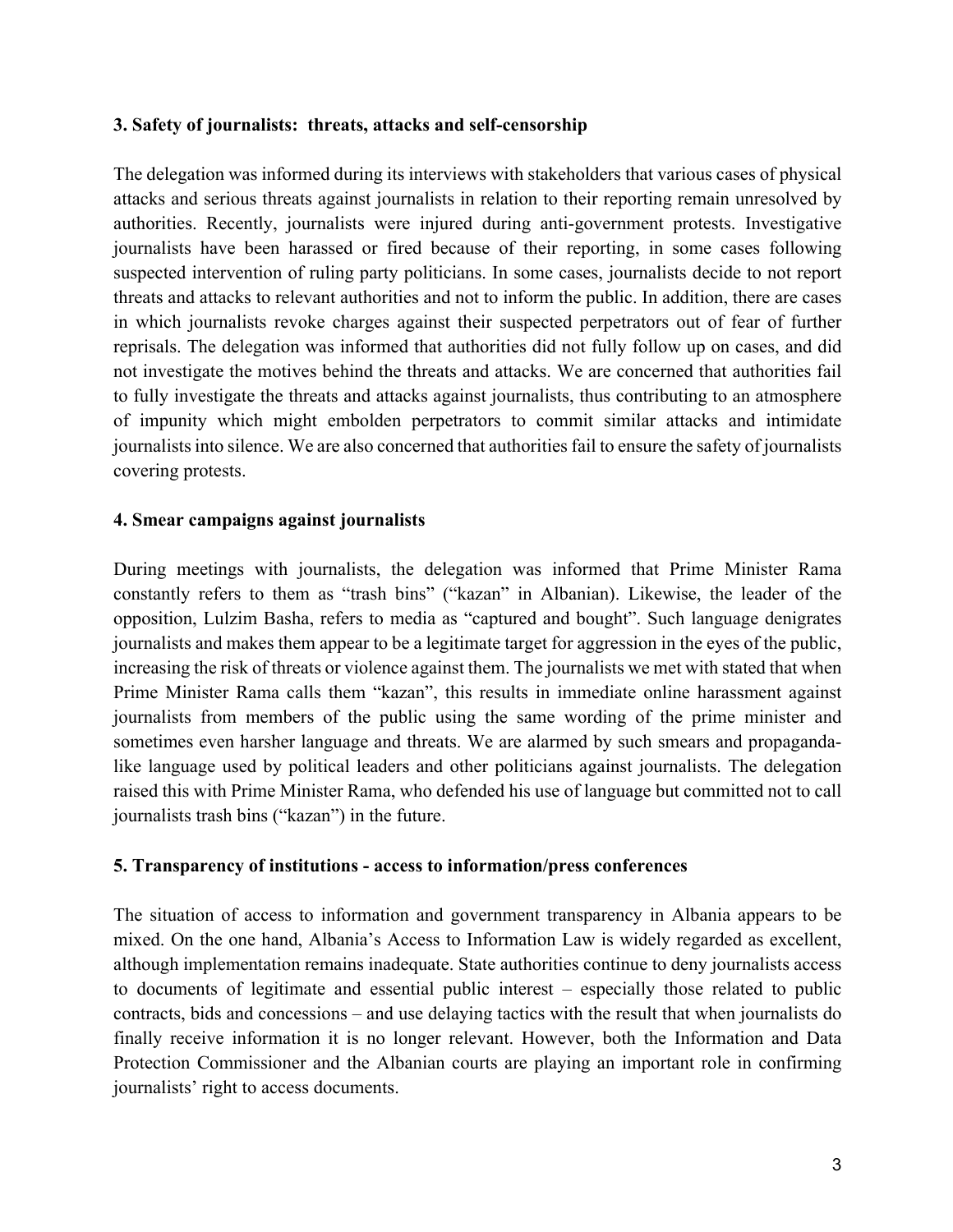On the other hand, the delegation found widespread consensus among media stakeholders that the Albanian public administration restricts access to independent journalists and utilizes its own communications formats to bypass critical media and control the narrative. According to interviews with numerous stakeholders, the prime minister does not conduct regular press conferences. When such press conferences are conducted, only journalists working for media close to the government are permitted to ask questions. Cameras from media outlets are not permitted. Increasingly, the prime minister uses ERTV, his online TV channel, as his official portal for communicating with the public. During election campaigns such as the one currently taking place, journalists are prevented from covering campaign events and instead provided with prepared material that they are expected to use. The practice of imposing government-controlled video feed and other materials on media outlets greatly restricts journalists' access to information and ability to give the public an independent perspective on the actions of those in power.

In a meeting with the delegation, Prime Minister Rama disagreed with the above findings, saying that he conducted press conferences "when necessary", adding "We don't make any kind of selection, we don't say 'you are in' or 'you are out' -- we invite and everyone is there". He said that he was open to questions from all journalists and that he never denied anyone the ability to cover his election campaigns. He described ERTV merely as a "window" into the government's activities.

## **6. Media ownership**

Our mission confirmed that Albanian media ownership and advertising revenue remains highly concentrated in the hands of a few, family-owned groups, with a high degree of cross-sector ownership. This situation was previously highlighted by BIRN Albania and Reporters Without Borders. A previous law containing specific rules on ownership of television stations is no longer on the books.

#### **7. Recommendations**

- In accordance with Albania's international obligations and commitments under the Council of Europe, the European Court of Human Rights and the OSCE, we urge the Government to eliminate any legislative provisions that would impose registration requirements and state regulation of online media, as well as the provisions giving regulators the power to suspend or block access to electronic publications and levy fines;
- Media legislation should be drafted in a transparent way, in close consultation with journalists and civil society organisations The prime minister, the leader of the opposition, and other politicians should immediately stop smear campaigns and discrediting rhetoric used against journalists and media professionals;